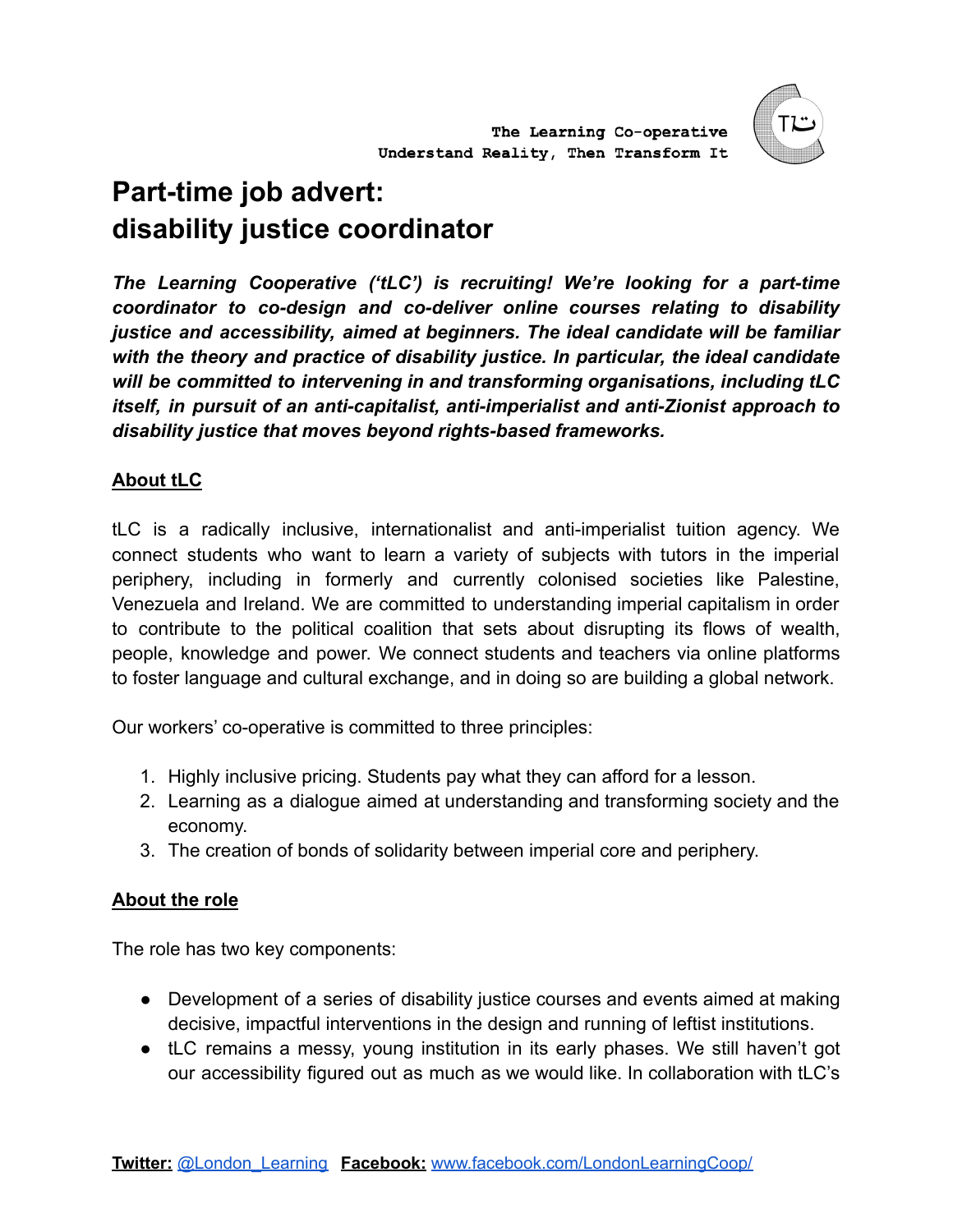

existing workers, contributing to a process of improving tLC's own approach to disability justice and accessibility.

### **Applicant's** *essential* **skills/experience/characteristics:**

1. Experience of disability justice and accessibility activism, with a particular emphasis on institutional design.

2. Sufficiently fluent English to teach students who speak that language.

3. Proven ability to work independently with minimal supervision, given appropriate accessibility measures.

4. Ability to use Zoom and other applications when teaching.

5. Uninterrupted access to a good quality computer and high speed Internet connection.

### **Applicant's** *desirable* **attributes/experiences:**

1. Historical/contemporary knowledge of struggles against capitalism and colonialism.

2. Knowledge of how disability interoperates with law, particularly in legal proceedings and workplaces.

3. Some knowledge of other languages, especially Arabic, Farsi, Kurdish and/or Spanish.

4. Based in any part of historic Palestine or Kurdistan (whether Iraq, Iran, Syria or Turkey).

#### **Job Specification:**

- **Pay:** £13.45/hour (London Living Wage adjusted for a four day week see the 4 Day Week campaign [here\)](https://www.4dayweek.co.uk/why).
- **Hours:** 7 per week.
- **Location:** remote working. Please note that tLC is a global company, and we welcome applicants regardless of where they are based.

#### **How to apply**

Please apply by filling out this [Google](https://forms.gle/XJ7QRBT5wnhTZuux7) form, which will ask you to answer some questions and upload your CV. There is no need for a cover letter. **The deadline for applications is midday (12pm GMT) on Monday 21st March 2022.**